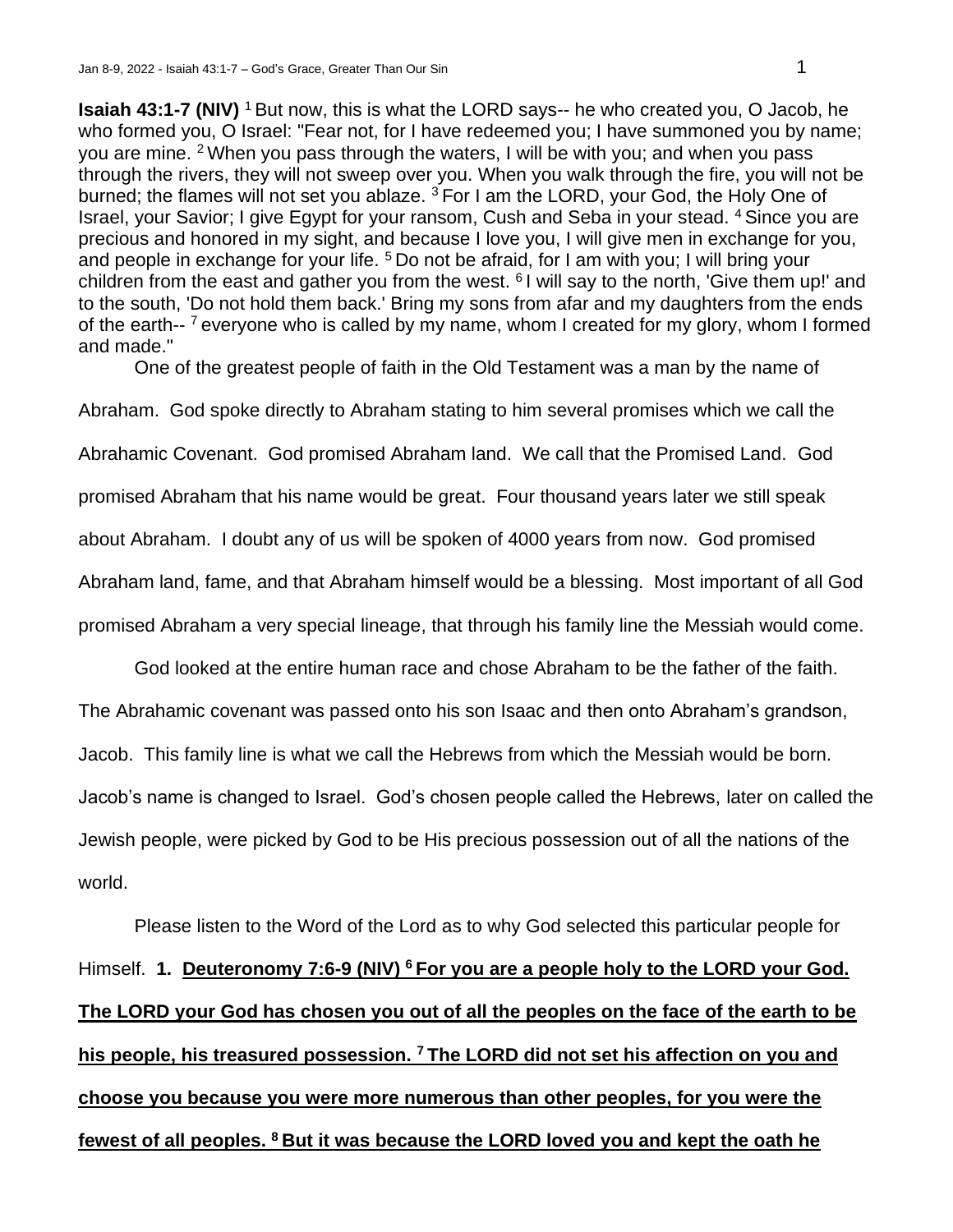**swore to your forefathers that he brought you out with a mighty hand and redeemed you from the land of slavery, from the power of Pharaoh king of Egypt. <sup>9</sup>Know therefore that the LORD your God is God; he is the faithful God, keeping his covenant of love to a thousand generations of those who love him and keep his commands.** 

In the New Testament the life and importance of Abraham is explained even further. **2. Romans 4:13-14, 16-17 (NLT2) <sup>13</sup>Clearly, God's promise to give the whole earth to Abraham and his descendants was based not on his obedience to God's law, but on a right relationship with God that comes by faith. <sup>14</sup>If God's promise is only for those who obey the law, then faith is not necessary and the promise is pointless. <sup>16</sup>So the promise is received by faith. It is given as a free gift. And we are all certain to receive it, whether or not we live according to the law of Moses, if we have faith like Abraham's. For Abraham is the father of all who believe. <sup>17</sup>That is what the Scriptures mean when God told him, "I have made you the father of many nations." This happened because Abraham believed in the God who brings the dead back to life and who creates new things out of nothing.**

**3. The history of God calling a people unto Himself as His precious possession is our history.** We all go back to Father Abraham in our history and back to Adam and Eve if the truth be told. God calls whom God calls according to God's will and God is pleased to do it.

I do not believe God is through with Israel, with the Jews. 4000 years after choosing Abraham I believe God has something special in store for them prior to the second coming of Jesus. The time will come when the blessing given to the Gentiles, to us, will return to the Jews before Jesus comes again. I honestly believe God still has a special plan for Israel. In Luke 21 Jesus speaks of the times of the Gentiles coming to an end, to a definite fulfillment. In Romans Paul writes, 4. Romans 11:25-26 (NLT2) "<sup>25</sup> I want you to understand this mystery, dear **brothers and sisters, so that you will not feel proud about yourselves. Some of the**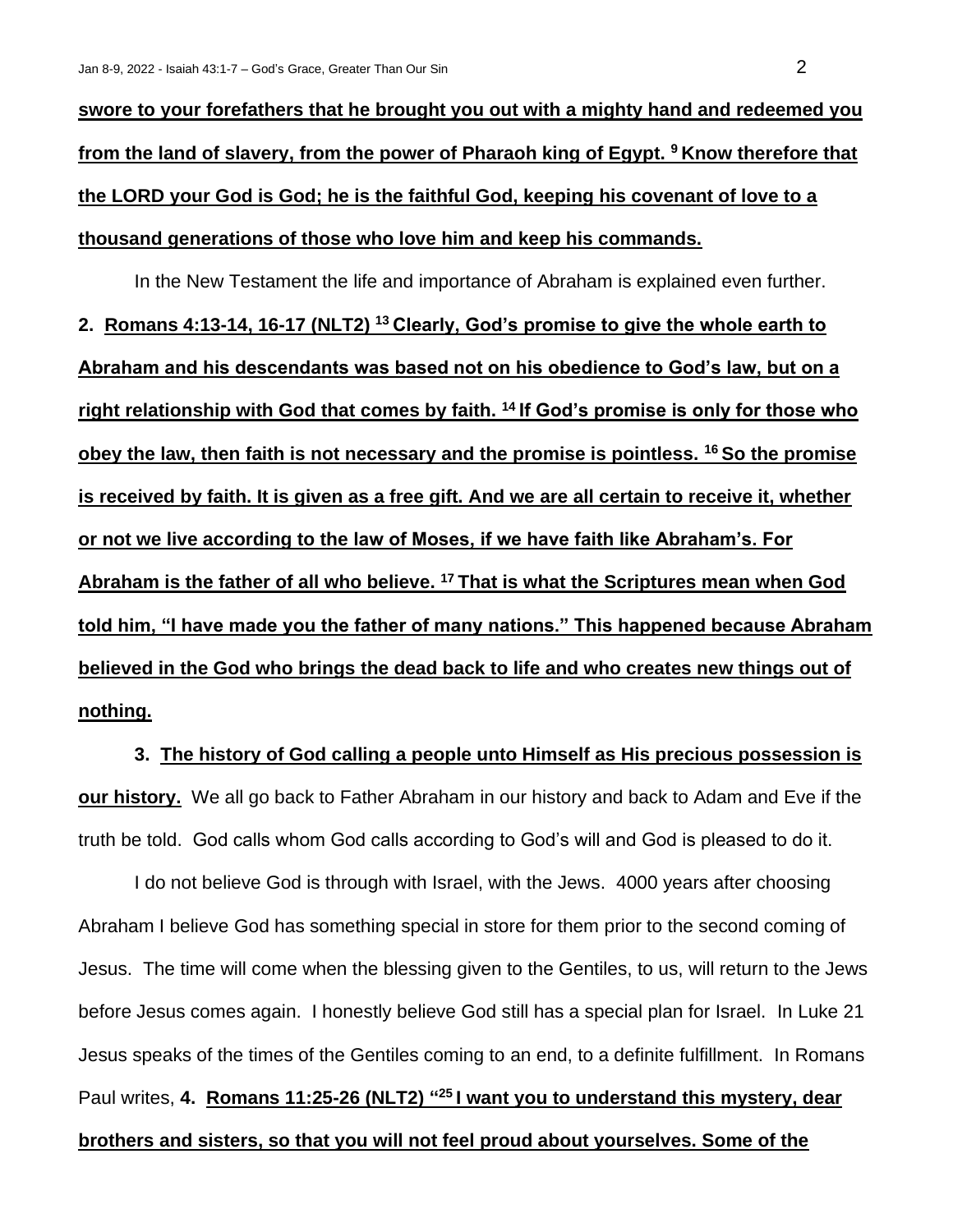## **people of Israel have hard hearts, but this will last only until the full number of Gentiles comes to Christ. <sup>26</sup>And so all Israel will be saved."** We may not all agree on the interpretation of these verses but when the days are close to Jesus' second coming, I firmly believe many of the Jews will be won over to Christ. Keep your eyes on Israel to understand the signs of the times.

The Covenant given to Abraham was passed onto Isaac and to Jacob, whom we call the Patriarchs. God spoke to Moses telling him that the Promised Land promised to Abraham would be theirs as long as they followed and obeyed God. But if they rebelled against God in specific ways, they would lose the promised land. We know that is exactly what took place.

I read this week, "Abortion was the leading cause of death worldwide in 2021 with nearly 43 million unborn babies killed in the womb according to data provided by Worldometer." The Bible says, "God hates the hands of those who shed innocent blood." Nothing is more innocent than an unborn baby. The good news is every aborted child goes directly to heaven for life begins at conception from a Biblical point of view. When a woman miscarries, that child goes to be the Lord directly.

I also read this week. **5. In contrast, it is the group of "nones" (atheists, agnostics or "nothing in particular") that grows, from 16% in 2007 to 29% now. "Christians now outnumber religious 'nones' by a ratio of a little more than two-to-one" said the Pew Research Center. "In 2007, when the Center began asking its current question about religious identity, Christians outnumbered 'nones' by almost five-to-one".**

**6. When a people, when a nation turns against God, there is always a terrible price to pay.** God will be patient for a time and then God lifts His restraining power and gives the people over to their sins. This is exactly what happened to God's people in the promised land. Their rebellion reached the point of no return, and the Promised Land was lost. 722 and 586 B.C. we see the judgment of God and yes, the judgment was severe. Reading the news in our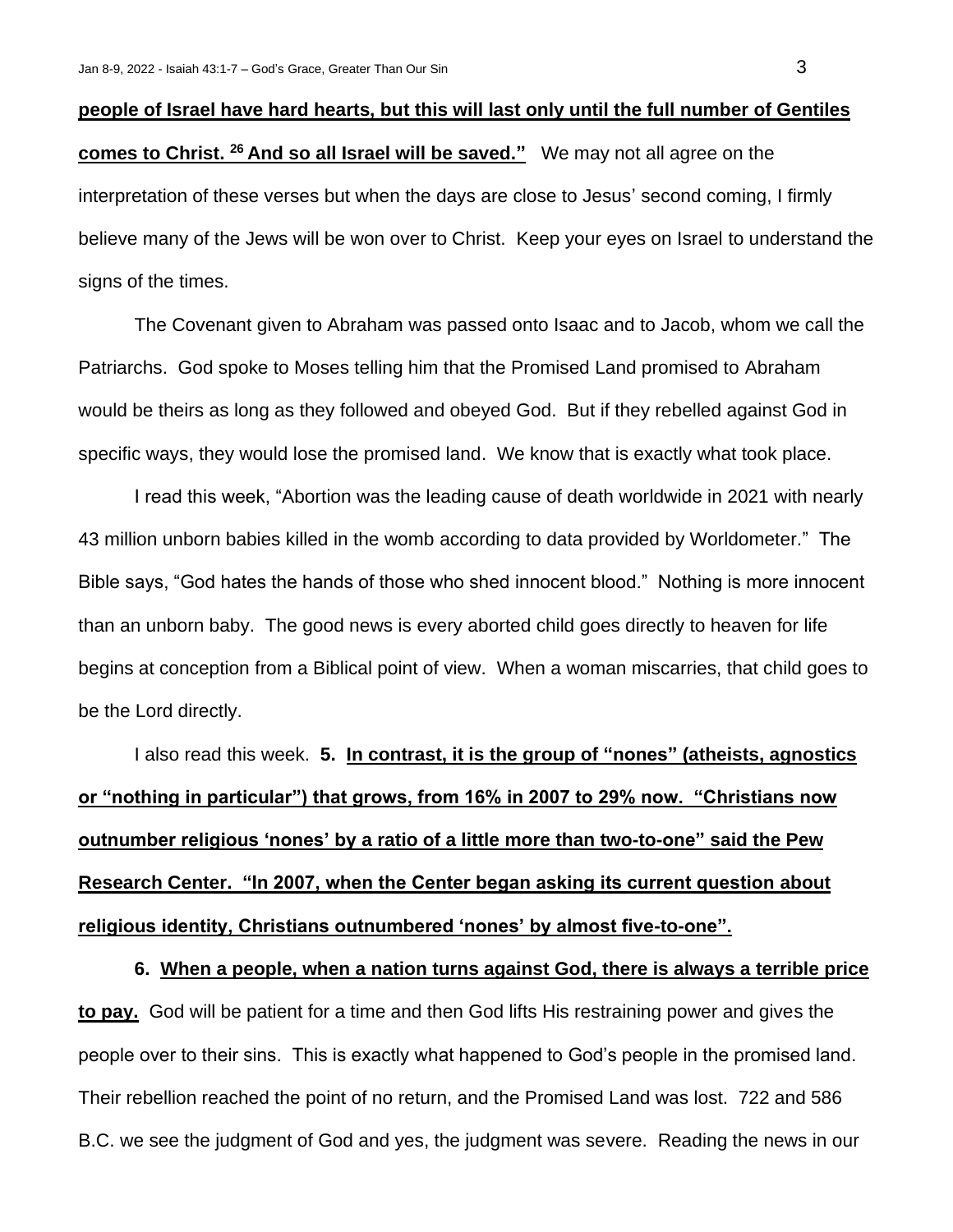land one sees things deteriorating from coast to coast. The only answer is for the people in our land to repent, to turn to God so renewal and revival can come, and our land be healed. There is no other way out of this downward spiral. No matter how many laws are made in Washington D.C. they cannot solve the problem of sinful hearts hardened toward God. Only God can change a person's heart. Only God can change the course of a nation.

God had his chosen people of Judah and Jerusalem exiled into Babylon. The people of God were exactly where they did not want to be. They had been taken captive out of Judah into Babylon finding themselves prisoners of war, POW's. They were living in enemy territory against their wills. God's people had refused to obey God and live by His Word. The Bible tells us you cannot ignore God and get away with it. You reap what you sow.

**7. Friends, our rebellious lives are never too far away for God to bring us back.** No matter how far into sin we fall, no matter the depths of our rebellion against God, God is always true to His word and true to His people. God can come after you in the deepest of pits, pull you up and redeem your errors, turning them into teachable moments as your heart, your life is brought back to God. The severity of God's judgments is not God's final word. God's final word is grace and God's grace restores you. **8. The depth of your sin is met with even greater grace to be brought back close to God.** Your time away from God will be used of God to bring you closer to God. God's people were in Babylon but no matter where you find yourself, whatever is holding you captive, God's grace will come and bring you home to Him. He is just waiting for your heart to be softened toward God. Sometimes it takes great suffering for this to occur. You find yourself in utter darkness and you begin to yearn for the light. The sin you fell into becomes a door to death and you want new life. God is bringing you back.

" <sup>1</sup>But now, this is what the LORD says-- he who created you, O Jacob, he who formed you, O Israel: "Fear not, for I have redeemed you; I have summoned you by name; you are mine. <sup>2</sup> When you pass through the waters, I will be with you; and when you pass through the